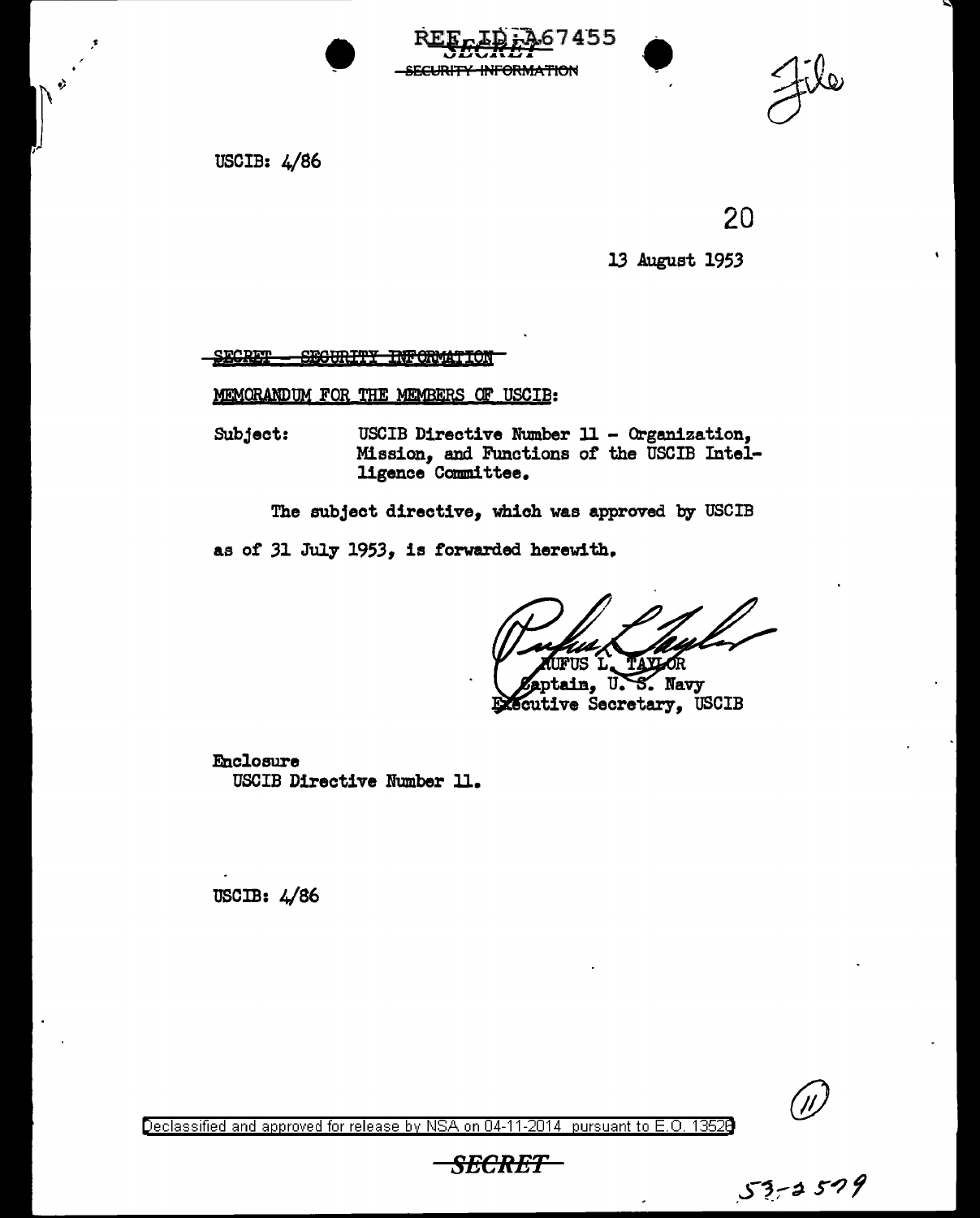5110.1111 **- SECURITI INFORMATION** 

> USCIB DIRECTIVE NUMBER 11 (CIBD #11) (Approved by USCIB as of  $31$  July 1953) ORGANIZATION, MISSION, AND FUNCTIONS OF THE USCIB INTELLIGENCE COMMITTEE (USCIBINTCOM)

SECURITY INFORMATION

RE<u>f:r:40</u>/455 **•** 

### PURPOSE

1. To assist the United States Communications Intelligence Board (USCIB) and the USCIB Executive Conunittee (USCIBEC) in the discharge of their prescribed duties and responsibilities, there is hereby established the United States Communications Intelligence Board Intelligence Committee (USCIBINTCOM), whose terms of reference are set forth herein. FUNCTIONS

2. The Intelligence Committee shall serve as a standing group for USCIB and USCIBEC in intelligence matters of common interest for which USCIB is responsible, and shall consider and make reconunendations on all such matters. Such recommendations will be forwarded to the Executive Committee for action unless specifically directed otherwise elsewhere in this Directive or by the Board.

*3.* The specific functions of the Intelligence Committee shall be:

a. To prepare a master list of USCIB intelligence requirements and priorities thereof. (USCIB Master Requirements List.)

b. To prepare information requirements which will interpret and amplify the USCIB Master Requirements List. These information requirements will consist of statements, in order of relative priority,

- 1 -

# **SECRET-**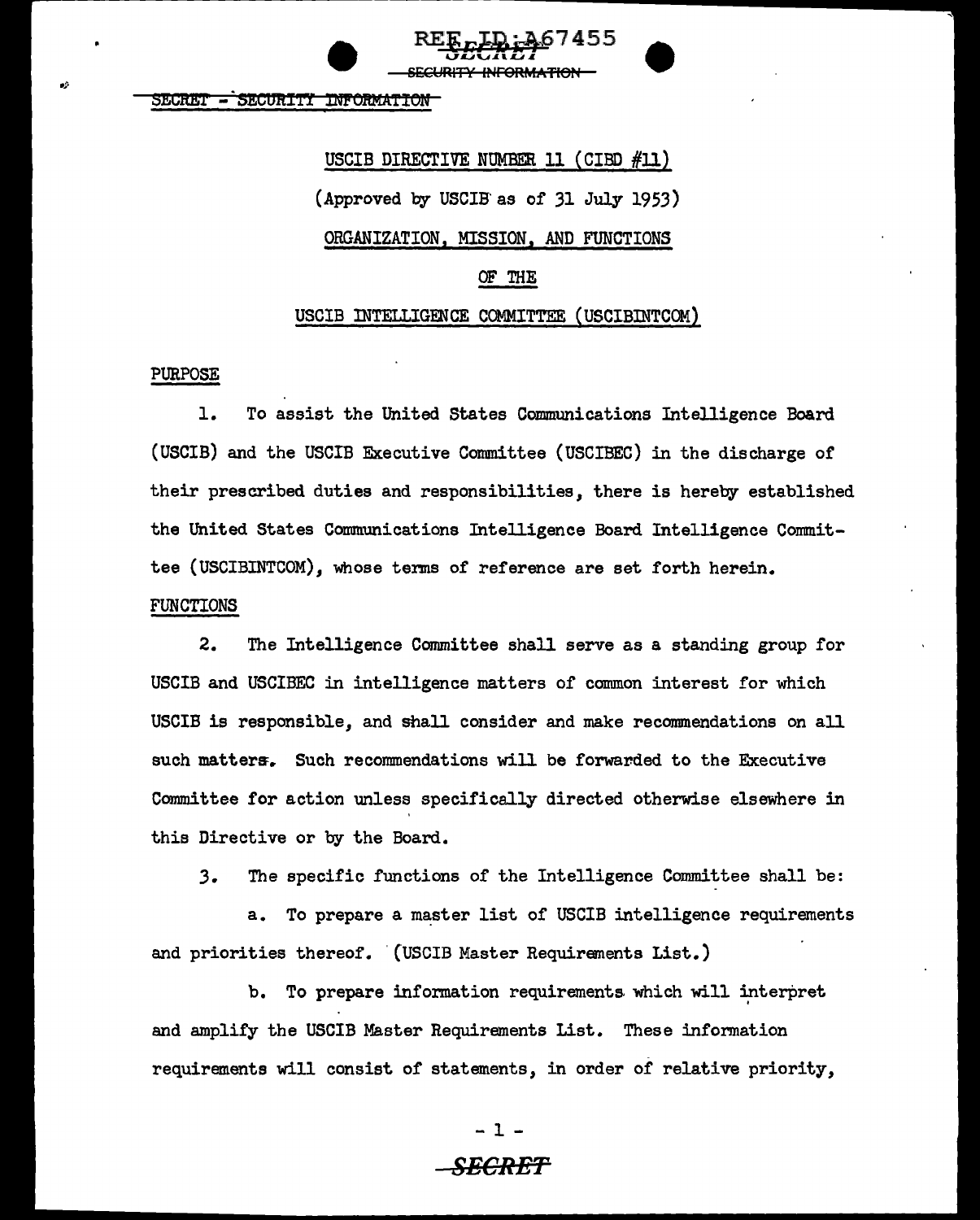



### SECRET - SECURITY INFORMATION

of that specific data, including specific sources when necessary, which is considered most likely to fulfill the USCIB Master Intelligence Requirements.

c. To assess the National Security Agency end-products supplied to consumer agencies in order that the Director, NSA, may be advised (1) as to the degree to which these end-products fulfill USCIB intelligence requirements, and (2) as to the utility of the form of their presentat ion.

d. To reconunend and maintain under continuous review procedures whereby the member departments and agencies may place directly on the Director, National Security Agency, such additional (spot) information requirements as are needed to meet unusual or emergency situations.

e. To consider requirements of common interest for documents, studies, and other information collateral to CCMINT.

f. To consider such other intelligence matters of common interest as are assigned to it by the Board, the Executive Committee or the Executive Secretary or are held by the Committee itself to require consideration by it.

### ORGANIZATION

4. The Intelligence Committee shall be composed of one representative from each of the member departments and agencies; of USCIB, to be designated by the incumbent USCIB member. An alternate member, with plenary power, shall also be designated to act in the absence of the regular representative.

## - 2 -

### APproved - 31 JuJ.y 1953 *SECRET* CIBD # 11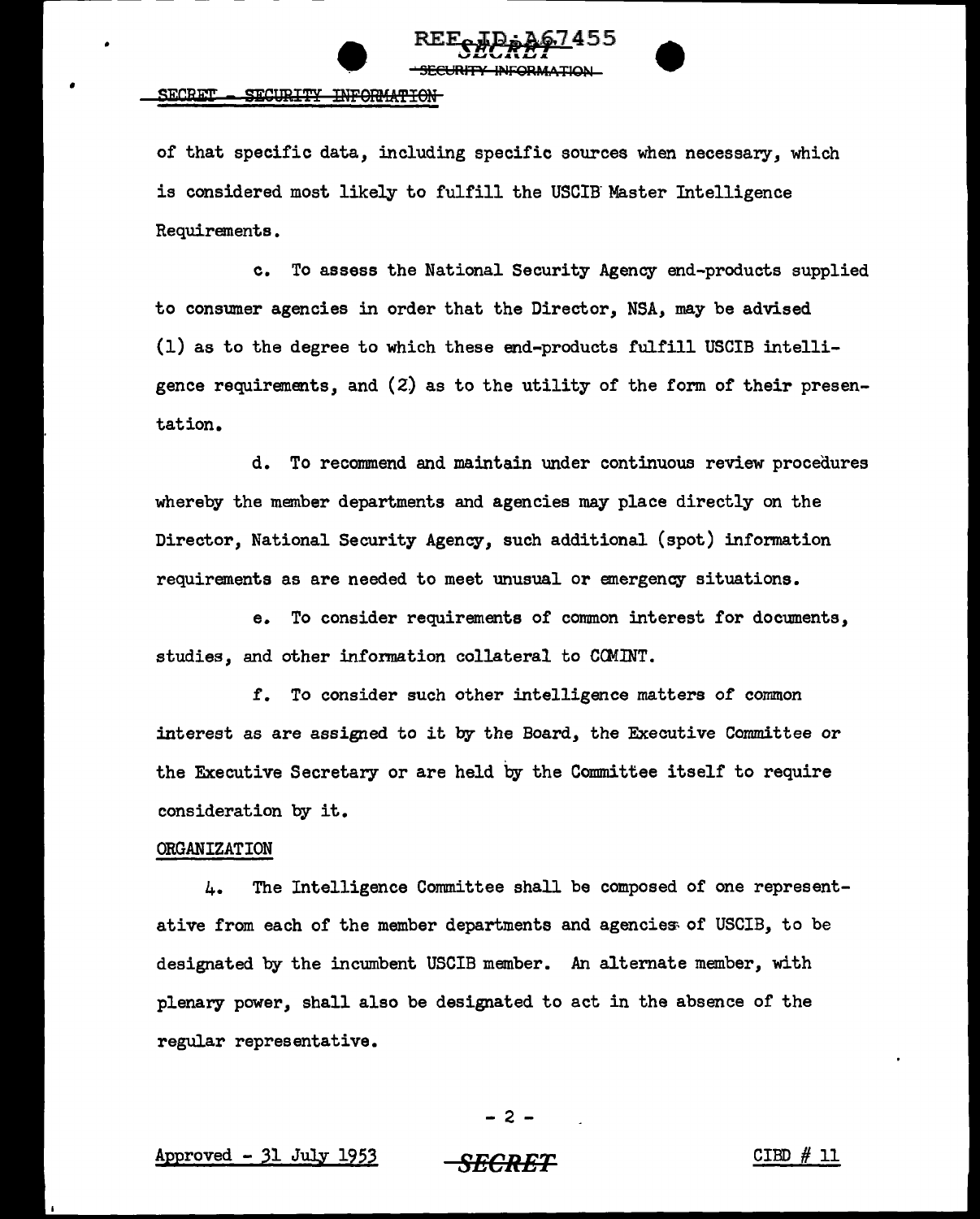# **EEF HD: A67455**  $-$ ECURITY INFORMATION

------------------- - -

5. A permanent non-voting Chairman of the Intelligence Committee shall be provided by the Executive Secretary, USCIB, from among the technical personnel assigned to the Executive Secretariat.

<del>SECURITY INFORMATION</del>

6. The Chairman shall be responsible for the efficient flmctioning of the Intelligence Committee, and shall perfonn such administrative duties as may be required. To this end he shall prepare and distribute: agenda for meetings, papers in support of agenda items, resumes of decisions, minutes and vote sheet actions.

7. Secretarial services for the Intelligence Committee shall be provided by the Executive Secretary, USCIB, from among the clerical personnel assigned to the Executive Secretariat.

### PROCEDURES

8. The Intelligence Committee shall meet regularly at the call of the Chainnan. A special meeting may be called if, in the opinion of the Chairman or any member of the committee, circumstances warrant such action.

9. An agenda shall be promulgated by the Chairman in advance of each regular meeting. Any member of the Intelligence Committee may place an item on the agenda by notifying the Chairman in writing, or by introducing the item at a meeting with the concurrence of all members. Items may also be placed on the agenda by the Chairman.

10. Except as provided in paragraph 11 below, the Intelligence Committee shall forward its conclusions and recommendations to the Executive Secretary for appropriate action. When the Committee fails

 $-3$ 

# Approved - 31 July 1953 **SECRET 2018 SECRET 21** CIBD #11